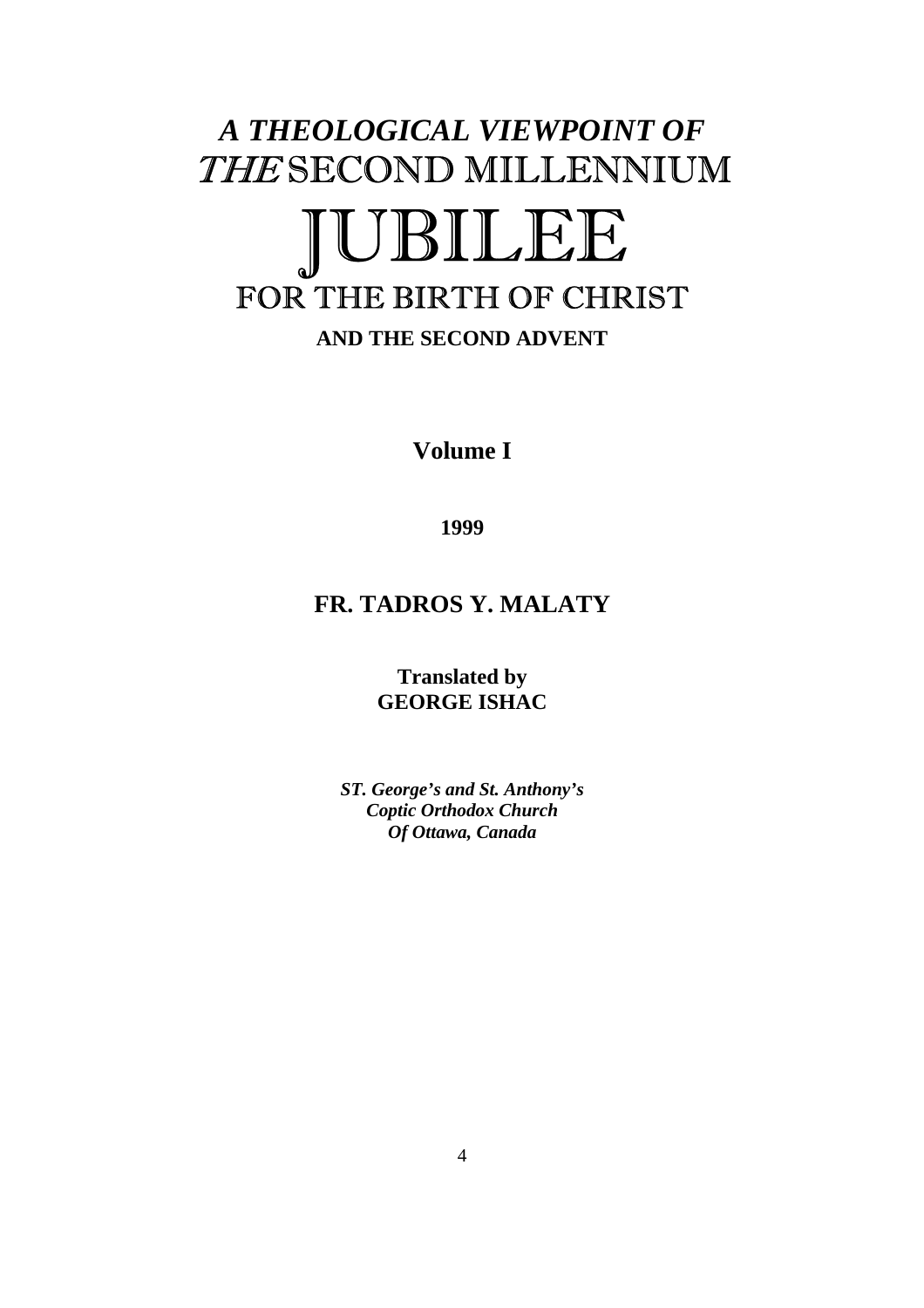## *THE SECOND MILLENNIUM JUBILEE AND CHRIST'S SECOND ADVENT*

Preparations are currently underway by various Eastern and Western Churches to celebrate **the second millennium jubilee for the birth of Jesus Christ**. At the same time, there is an increasing feeling in the world's communities that **Christ's Second Advent is approaching**. We thus repeat with the apostle, "This is the last hour! These are the last moments!"

These are two complementary feelings; we rejoice in His first coming for our salvation, while we anticipate His second coming with great joy, saying, "Come O Lord Jesus!"

Our celebration of the jubilee constitutes of a spiritual preparation that enables every soul to anticipate the Second Coming of the Lord Jesus as her Groom, to share with Him His glory.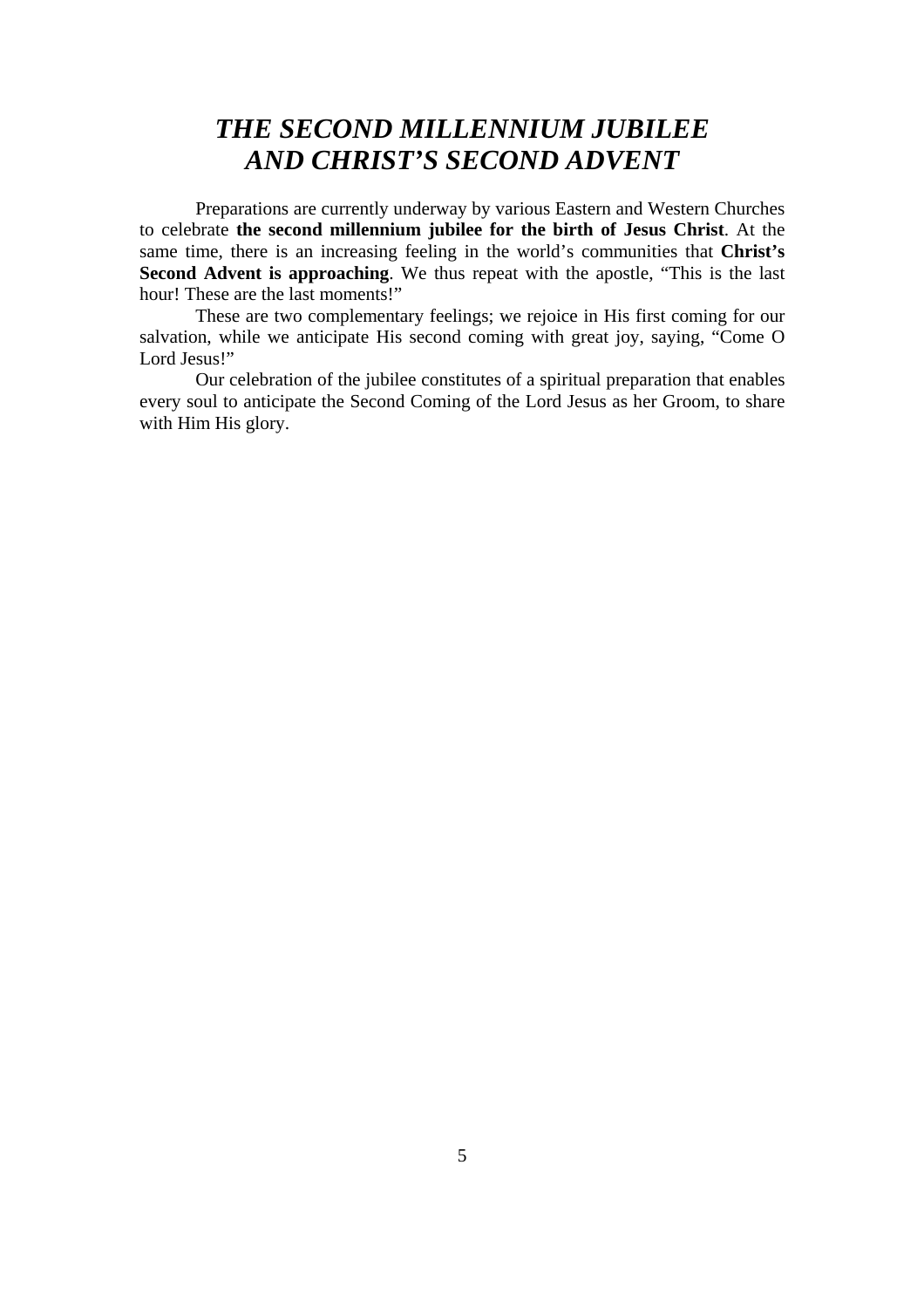## *THE SECOND MILLENNIUM JUBILEE FOR THE BIRTH OF JESUS CHRIST*

Celebrating the second millennium jubilee does not constitute a simple celebration of a historical event that occurred and ended two thousand years ago. Rather, it represents a renewal of our thinking process, to trigger a perception of that occurrence in the light of its effects on humanity in general; this, in turn, should **illuminate our thoughts and brighten the paths of our lives as we enter into the third millennium.** 

The birth of Christ is a unique event; God started preparing humanity for it since the fall of man, and the subsequent divine promise for salvation. There are numerous references to this event in the scriptures; prophets have foretold it over the ages, and it continues to touch the soul of every believer who has experienced communion with God, the incarnate Word. The apostle Paul has addressed this occurrence by saying, "God, who at sundry times and in divers manners spoke in time past unto the fathers by the prophets, has in these last days spoken unto us by His Son." (Hebrews 1: 1, 2)

Let us now look closely at **the meaning of incarnation for us**, and at the meaning of **the Jubilee in the Old Testament**; the latter is furthermore necessary for proper celebration of the Jubilee, to perceive not only its extension, but also its powerful realisation through the divine incarnation.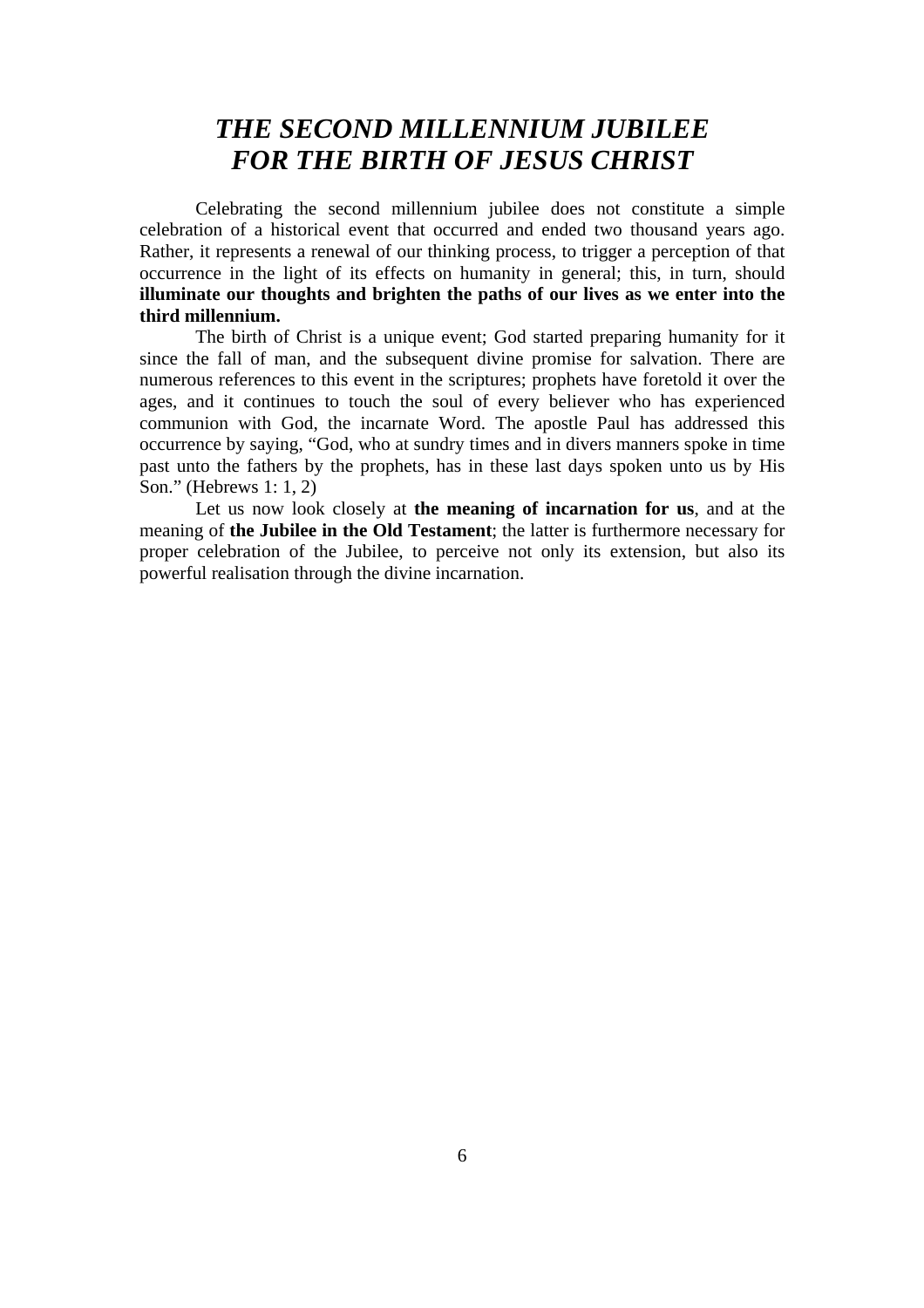## *INCARNATION AND TWO THOUSAND YEARS*

Almost two thousand years ago, the Word of God came into our world, and became as one of us; what then, has He offered to humanity over the centuries, through His incarnation?

#### **1. INCARNATION AND THE ADVENT OF ESCHATOLOGY TO OUR WORLD:**

*First: The Jubilee and time.* "Time" is one of God's gifts to man: He created day and night, as well as the four seasons, for man's benefit and comfort. God also offered time to man, to enable his growth therein, and to enable him to cherish God's dealings with him. However, after man's fall, we started suffering from time; we regarded the past as an irrecoverable loss, the present as a grant that quickly escapes our grasp, and the future as an unknown whose contents we ignore. God's love for us, though, has resulted in His giving time a special sanctity and certain sweetness; He thus divided time into three stages:

a**- Historical time**, with all its happy and sad occurrences: we appreciate the work that God's hand wrought throughout history, preparing us for salvation. Faith enables us to realize that God, the Lord of all ages, while sanctifying human liberty and allowing events to appear to occur in a normal or logical fashion, has directed the flow of events to help us perceive His plan for our salvation.

b- **Fullness of time**: Incarnation of the Word materialized in the fullness of time, or at the beginning of the last days; in Jesus Christ our Savior, we see the fulfillment of all the events in our history as believers - we thus say: "But when the fullness of the time was come, God sent forth His Son, made of a woman, made under the law, to redeem them that were under the law, that we might receive the adoption of sons." (Galatians 4: 4, 5) "God... has in these last days spoken unto us by His Son..." (Hebrews 1: 1, 2) "Little children, it is **the last hour**:" (1 John 2: 18)

The Church thus, while rejoicing in her Christ who, by transporting her to the last days has helped her prepare for His second coming, chants: "And the Spirit and the bride say, Come... Come, Lord Jesus." (Revelation 22: 17, 20) The age of the Church therefore became "the last and holy age."

c- **The end of time**: or, the great **Day of the Lord**, when our Christ seals our time to transport us to "a new heaven and a new earth" (Revelation 21: 1); through that day, we look back to times past as a golden bridge on which we crossed over to communion with eternal glory.

Within this framework of time, we rejoice in our present life, and in our submission to the time whose Lord manipulates in our favour. This belief and these feelings transform the second millennium Jubilee for the birth of Christ into a joyful celebration. In this celebration, we feel God's work in us throughout the ages, offering Him unending thanksgivings, and confident in his marvellous divine love for humanity.

*In summary, time in its entirety has become cause for happiness. The past and all its happenings is in God's hand, and God transforms it to our well-being and our salvation. The present represents to us the fullness of time where we acquired the right to enjoy our Saviour the Lord Jesus. And the future is bright,*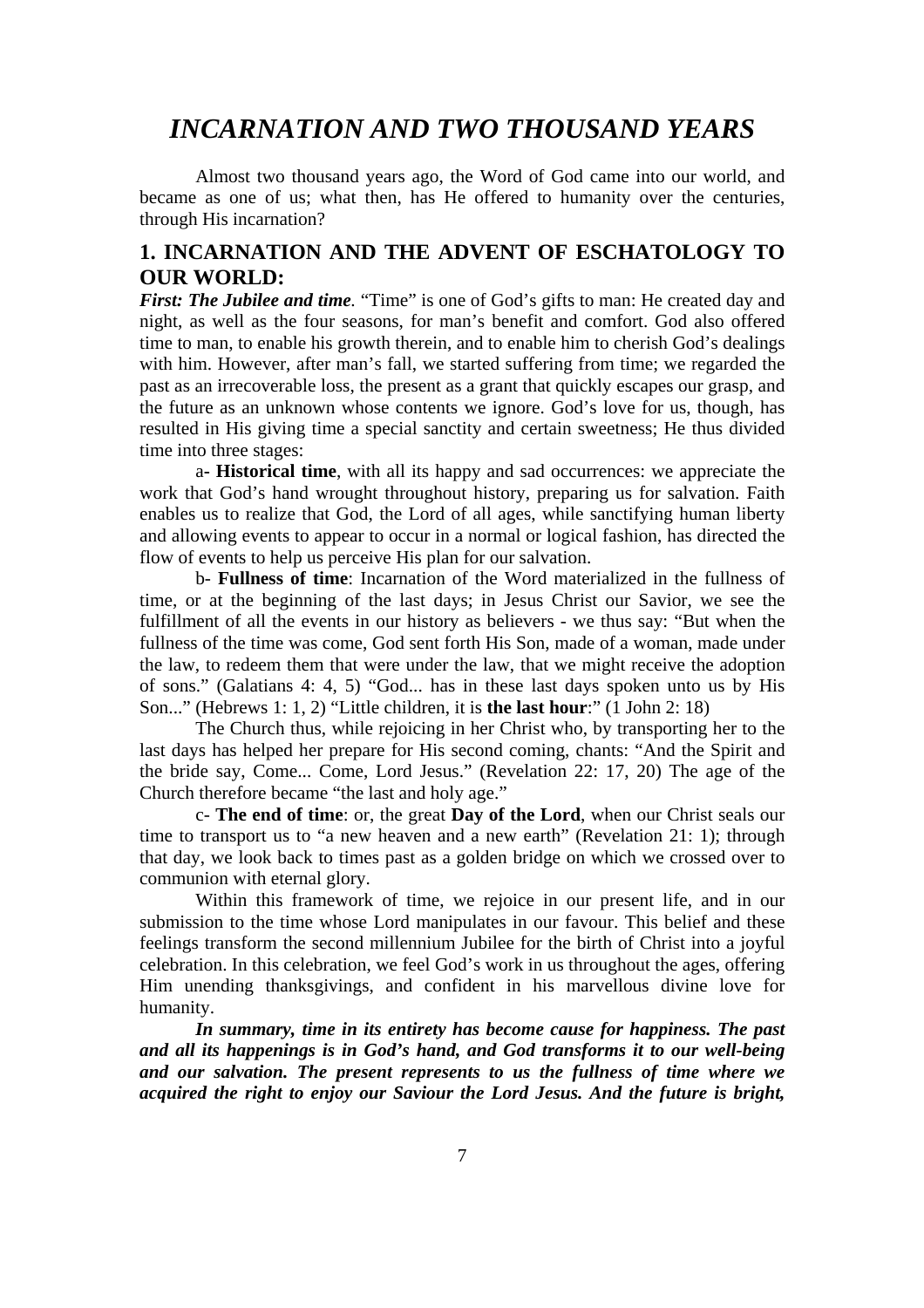*since the last hour will then end and our Christ will come to end time, and to let us enter into communion with eternal glory.* 

#### **SECOND: THE JUBILEE AND ESCHATOLOGY**

Our celebration of the second millennium Jubilee for the birth of the Lord Jesus with our subsequent launching into the third millennium, implies that the introduction of the Eternal into our history, in our name, is nothing but the advent of eschatology to the world of man. Since He is the First, with no beginning, and the Last with no end; He bestowed eternity not only on all the years, but also on every month, week, day and moment of our lives. Our lives are thus transformed to an enjoyment of the pledge of heaven and a crossover to eternity. He has assured us that He is the Resurrection that can neither be confined by the grave nor captured by death. By acquiring Him we acquire, every day, the experience of the eschatological life.

This is salvation in our Christian understanding! It is not simply a matter of obtaining the forgiveness of sins, rather, it is the enjoyment of the pledge of eternal heavenly glory, through our union with the Heavenly One who carries us with the power of His resurrection to the bosom of His Father.

The Heavenly One has descended to our earth and, in so doing, He has converted it to heaven for those who believe in Him. He therefore raised His Church a procession not only destined for, but also established in, heaven. For this reason, the apostle Paul said, "And has raised us up together, and made us sit together in heavenly places in Christ Jesus:" (Ephesians 2:6)

In addition to our hearing the divine mouth says, "You are dust and unto dust you will return," we hear Him telling us, "You are heaven and unto heaven you will return." We have previously been tied to the earthly Adam; now, we are tied to the spiritual Adam, the heavenly Christ.

By descending to us, He offered salvation through the cross, thus opening the gates of Hades, to lift those who preceded us and departed in hope, and to carry them in a heavenly procession to Paradise. *Throughout these two millennia, He prepared countless multitudes of all tongues and nations to practice the heavenly life here on earth, and many have entered Paradise. And He will continue to attract many others until the day of His coming, then we will see, on the clouds, the heavenly hosts honouring with heavenly crowns those mortals who became victors.* 

In our quest for eternal life, our beliefs used to be dominated with the idea of *re-incarnation* whereby, after a person's death, it was believed that the soul would be re-incarnated in another body. The incarnation of the Heavenly Eternal One though, changed our ideas; we now believe that each person has but one life on this earth communion and close association with the Eternal One enable us to live with Him in Paradise until the great Day of the Lord.

#### **2. INCARNATION HAS REVIVED OUR DIGNITY:**

From man's fall until the incarnation of the Word of God, man has lamented life on an earth which brought forth "thorns also and thistles" (Genesis 3: 18), and has considered the body as being dust that will return to the ground whence it came (Genesis 3: 19). But now that God the Word has become a true Man, sharing humanity's existence in all its fullness and living with us on earth, He has given us a sense of dignity!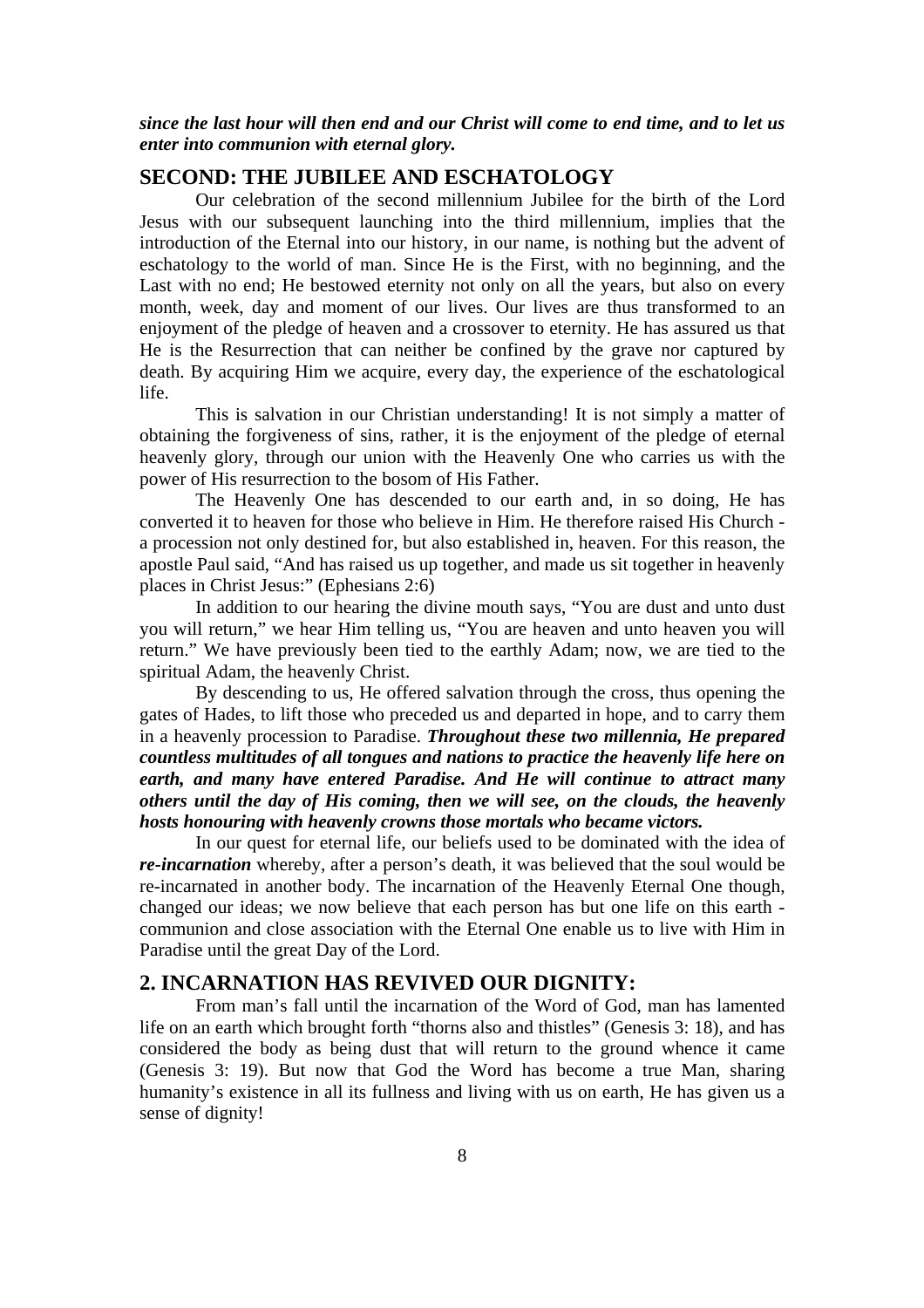- We honour our bodies as well as those of our brothers and sisters, because our Christ acquired the same body.
- We honour our thoughts, emotions and sensations, because our Christ had the same attributes as a perfect human.
- We rejoice in work, since our Christ stretched forth His hand to work.
- We use the various tools of the world in which our Christ dwelt.
- The Eternal One yielded to time by sanctifying and fulfilling it.

Before the incarnation, many (such as the Agnostics) considered matter to be an element of darkness, the body to be the prison imprisoning the soul, and the sensations to be unclean - they even believed that childbirth was a satanic act!

Blessed is the Incarnate Son of God for offering to humanity, throughout the centuries, a new joyous outlook towards the world and everything therein, towards mankind with all its energy, and towards time itself. In the Incarnate One, we have discovered the truth within ourselves, and we have perceived the greatness of our mission.

#### **3. INCARNATION HAS PROCLAIMED THE DIVINE LOVE:**

Throughout the ages, mankind thought that God should be sought only in order to please Him, and to avoid His wrath. Incarnation, though, has proclaimed the true relationship between humans and God. God is the Father seeking the well-being of His children; He descends to them and to their world, He speaks to them directly to carry them to His heaven through His Spirit, and He reveals to them His abundant mysteries. This is what St. John clarified to us in the introduction of his Gospel: "No man has seen God at any time; the Only Begotten Son, who is in the bosom of the Father, He has declared Him." (John 1: 18)

Mankind's expectations, as well as the expectations of all the heavenly creatures, were exceeded by what the incarnation offered; it is through the mystery of the divine love that God seeks His reunion with His creation, no matter what the cost! "But made Himself of no reputation, and took upon Him the form of a servant, and was made in the likeness of men: And being found in fashion as a man, He humbled Himself, and became obedient unto death, even the death of the cross." (Philippians 2: 7, 8)

God the Father proclaimed His love, through the coming of the Divine Word who is one with the Father in His essence, and with whom He is equal - who spoke to us in terms of His practical love. He offered us a new covenant carved with His blood on the cross.

On our behalf, and in our name, He speaks to His Father and He proclaims our love for Him; through Him, we speak with the Father to confirm our positive response to the divine love. In other words, the Father views us through the incarnate Word, as children worthy of His love and satisfaction, as obedient children, accept even the death of the cross." On our part we see in Him our right to enjoy God's fatherhood, and our right to enter unto the Father's bosom to inherit and to be glorified forever! This is how our reconciliation with the Father was fulfilled through His precious blood! In this regard, Paul the apostle says: "But when the fullness of the time was come, God sent forth His Son, made of a woman, made under the law, to redeem them that were under the law, that we might receive the adoption of sons. And because you are sons, God has sent forth the Spirit of His Son into your hearts, crying, Abba, Father." (Galatians 4: 4-6)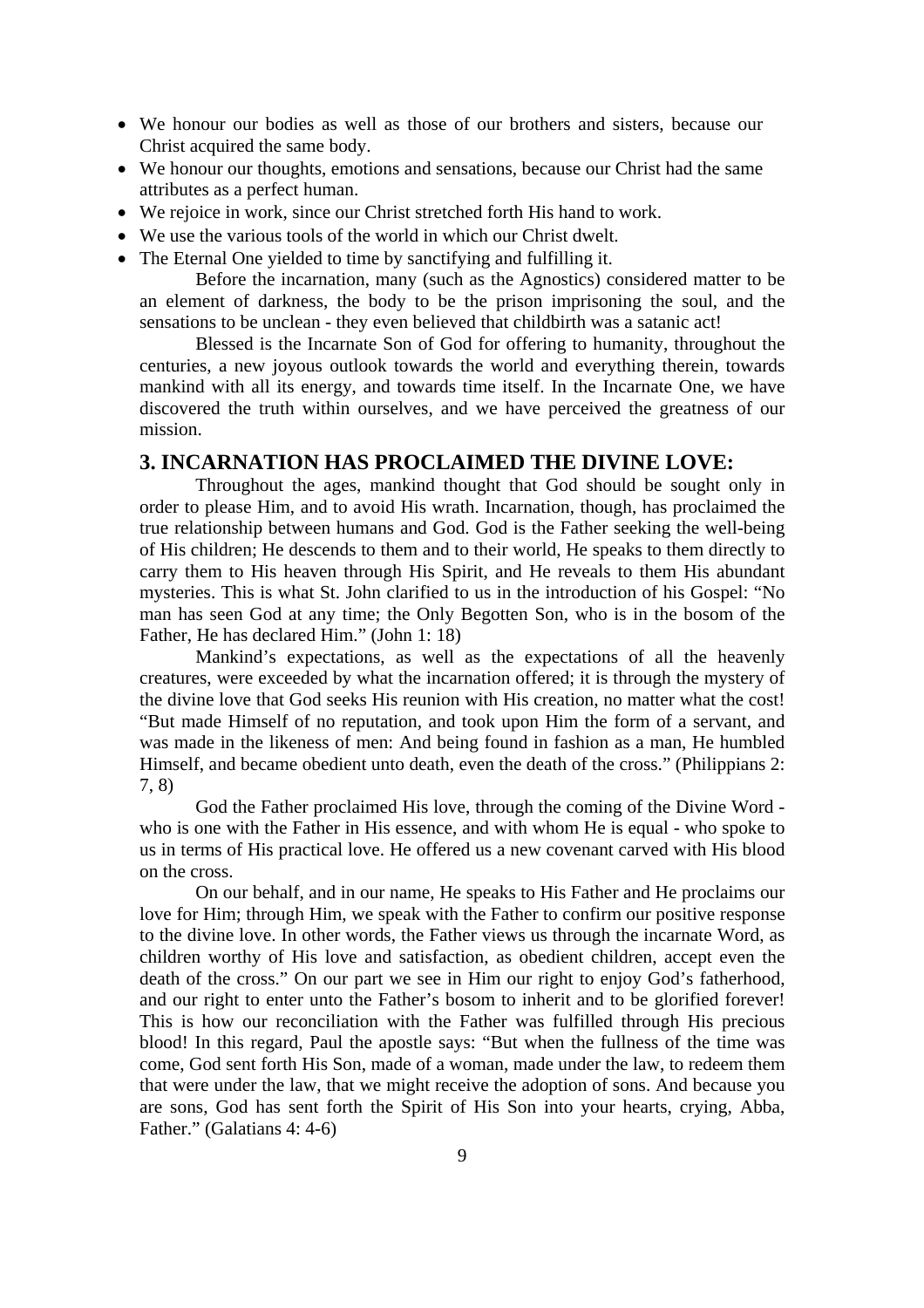In his reply to Celsus, the second century anti-Christian philosopher, Origen said, "While the Word remained unchanged in substance, He descended (to us) because of His divine Providence and His regard for human affairs."

#### **4. INCARNATION HAS ELEVATED US TO A SUPERIOR LIFE:**

Similarly to other Fathers of the Church, the thoughts of Origen concentrate on Jesus Christ, the Lover of mankind, who descended to us to elevate us to Him. In so doing, He granted us union with the Divine nature, and triumph and victory over all the forces of darkness. Benjamin Drewery summarized Origen's viewpoint on the purpose of incarnation as follows:

"Christ became like humans, in order for them to become like Him;

"He made possible all good things which point and lead the way to God;

"He warned us of judgement;

"He offered Himself as an example of the righteous life;

"He changed His followers, He cleansed them from mankind, and granted them joy;

"He planted the seeds of the Word of God;

"He opened the kingdom of heaven for the entire world, to the unworthy as to the worthy, even to the unwilling."

Joseph C. McLelland summed up Origen's writing on the divine incarnation in one sentence: "Christ's life on earth has played a great symbolic role: a mysterious divine role for enlightening mankind."

Our Christ has planted in us His heavenly kingdom, since He says: "The kingdom of God is within you." Origen says: "The kingdom of God will only be established in the soul wherein Jesus Christ - the true Word who was with God since the beginning - abides. In any case, the kingdom of God draws nearer to, and approaches the right side of, that person who is preparing to accept the Word."

Christ grants us union with the divine nature, which is known otherwise as "defiation;" this is because we carry the image of our Christ, and we enjoy His features working within us. In this regard, Origen said, "The Son in His tenderness and generosity, granted others the likeness to God; those who, through Him, are transformed into gods, become images of the origin: the Word is thus the origin for many images."

Christ elevates us to His heavens; here again Origen says: "Since my Lord and God willed to raise that which had fallen to earth, He adopted an earthly body, in order to raise and establish it from the earth to heaven."

Our Christ offers us the spirit of victory: "Jesus crushes the abominations residing within us, and conquers the most evil of the kingdoms of sin." (Origen)

Christ presents Himself as the heavenly Groom for the soul: "Christ is called the soul's groom, with whom the soul unites when she comes to the faith." (Origen)

Finally, Christ descended to us to offer to the human soul all her needs. She finds in Him the Bread descending from heaven. He is the living Spring that quenches thirst, the Resurrection that crushes death, the Royal Way which leads us to the bosom of the Father. He is the Truth which illuminates our thoughts, the Shepherd who gives Himself to save His living sheep, the High-Priest who intercedes with His blood for the atonement of our sins, and the unique Victim who he offers in our name as perfumed incense and reconciliation with the Father.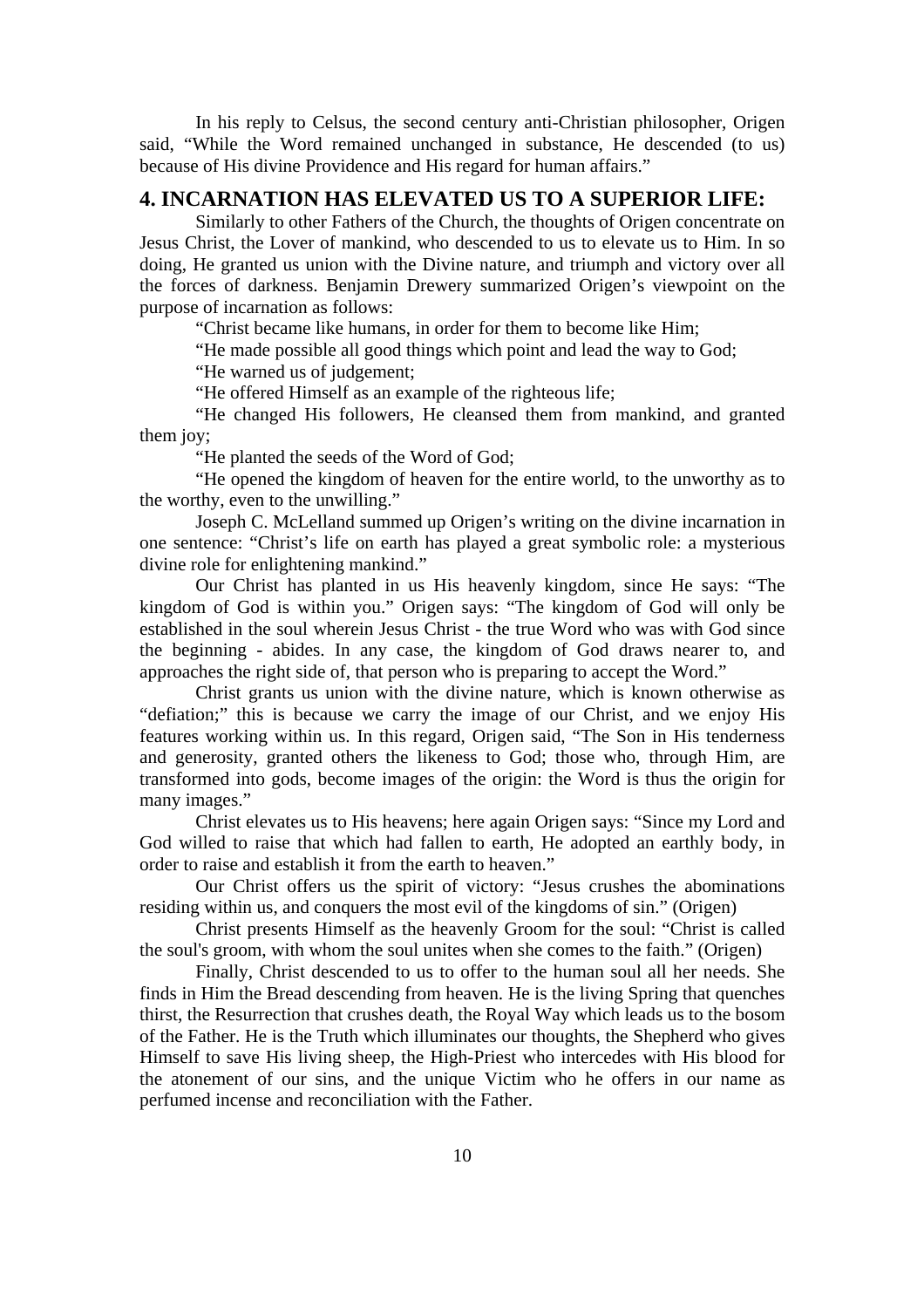Christ is the First-fruit Brother, the unique Friend, and the Saviour who forgives sins and who saves souls from corruption.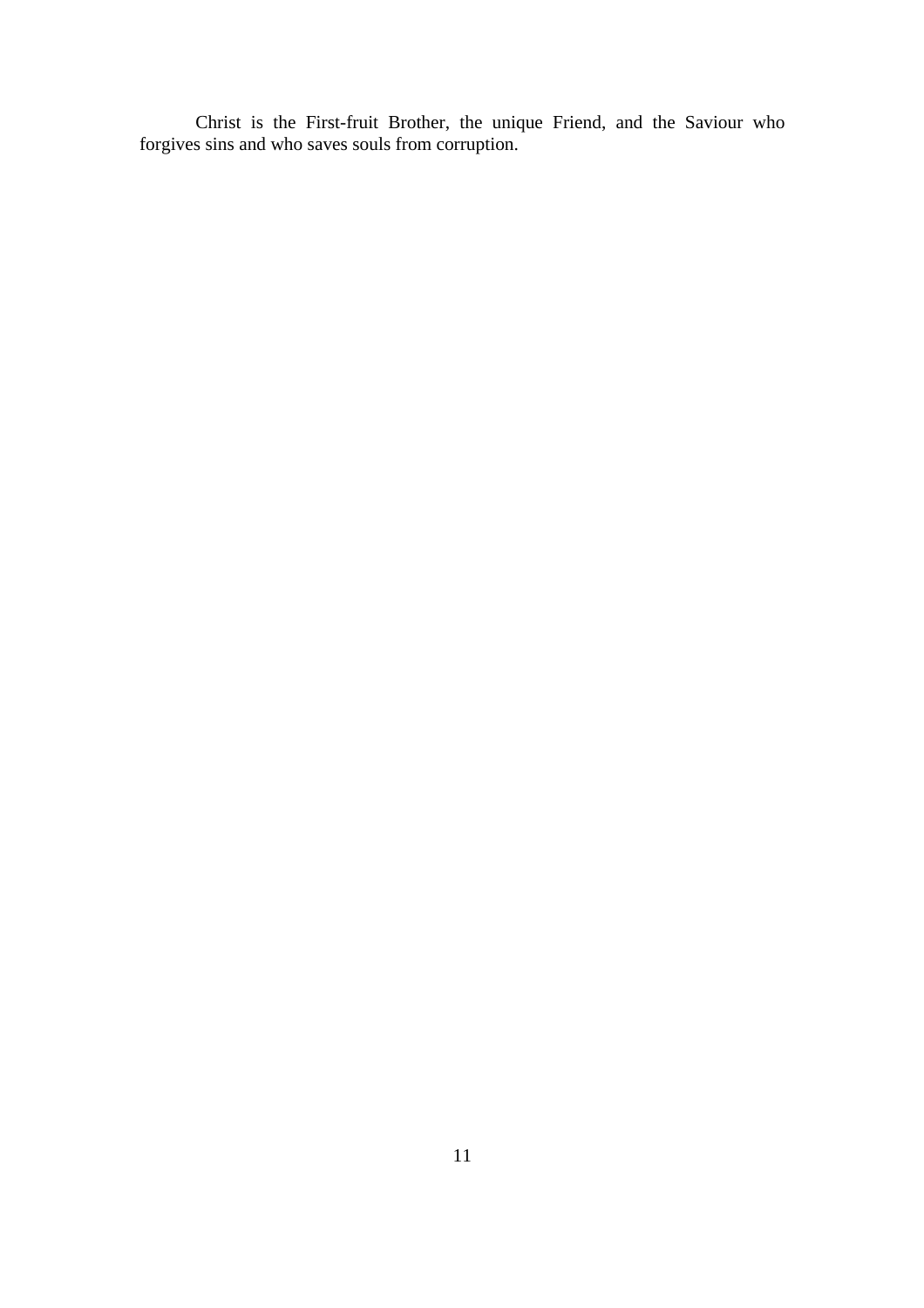## **A UNIQUE JUBILEE**

The jubilee represents, at the individual, family and social levels, a special form of rejoicing. This is analogous to celebrating the fiftieth anniversary, or the golden jubilee, of a marriage or the establishment of a business. The Holy Bible has shown the importance it awards the jubilee by making it an inseparable part of the Divine commandment, or the scripture; it thus has its rites, its joyousness, and its enjoyment of certain privileges.

This jubilee is over-shadowed by a larger one offered by the Lord Jesus Christ to all believers, to enable them to experience the joy of living in Paradise. Believers do not celebrate this jubilee periodically, such as once every twenty-five years, rather, with every breath they take. This is the reason why I will now present the jubilee from the biblical viewpoint - a viewpoint that is more fitting for our quest to live the jubilee in Jesus Christ all the days of our lives. This jubilee will also constitute our celebrating the passage of two thousand years since the incarnation of the Son of God, which an event we should experience throughout our lives.

 "**Jubilee**" is from a Hebrew word meaning "ram, or ram-horn trumpet;" the original meaning is "blowing the trumpet," since that was the Hebrew practice on the Day of Atonement in the year of the jubilee.

#### **THE JUBILEE IS THE HAPPINESS OF A FUTURISTIC LIFE**

In the Old Testament, the jubilee did not signify simply the celebration of the passage of fifty years; its significance was in fact much greater. It represented the launching of a new direction in the lives of the believers to welcome the advent of a new fifty-year period, founded on new bases, and bearing new features.

The jubilee not only bears thanksgiving to God for His dealings with us during the past fifty years, but also carries in its depths our yearnings for a new beginning. A new beginning that would enable us to renew our covenant with God and to practice a new life embracing new relationships with God, with others, and with ourselves.

Our entering, through Jesus Christ, into a joyful jubilous life means that we do not experience a new beginning only once every fifty or thousand years, rather, we experience a new life of joy with every breath we take. We thus chant: "Blessed is the nation that knows praise." In this way, we truly experience the divine promise: "He renews your youth as an eagle."

We should therefore, while celebrating the second millennium for the Divine incarnation, look forward to the start of the third millennium! How do we welcome it? How do we start it? And, how do we launch a truly jubilous life?

We should therefore wonder: "What is the jubilous life that God wants us to lead?"

#### **THE JUBILEE IS A SABBATICAL LIFE**

In the Old Testament, the jubilee consisted solely of the practice of the sabbatical life, which is practised one day a week, one year out of every seven years (the sabbatical year), and one year every seven times seven years, that is every fiftieth year!

#### **The Jubilee was the Crown of the Sabbatical System**

Sabbaths were meant for man's rest, and for the development of his spiritual senses.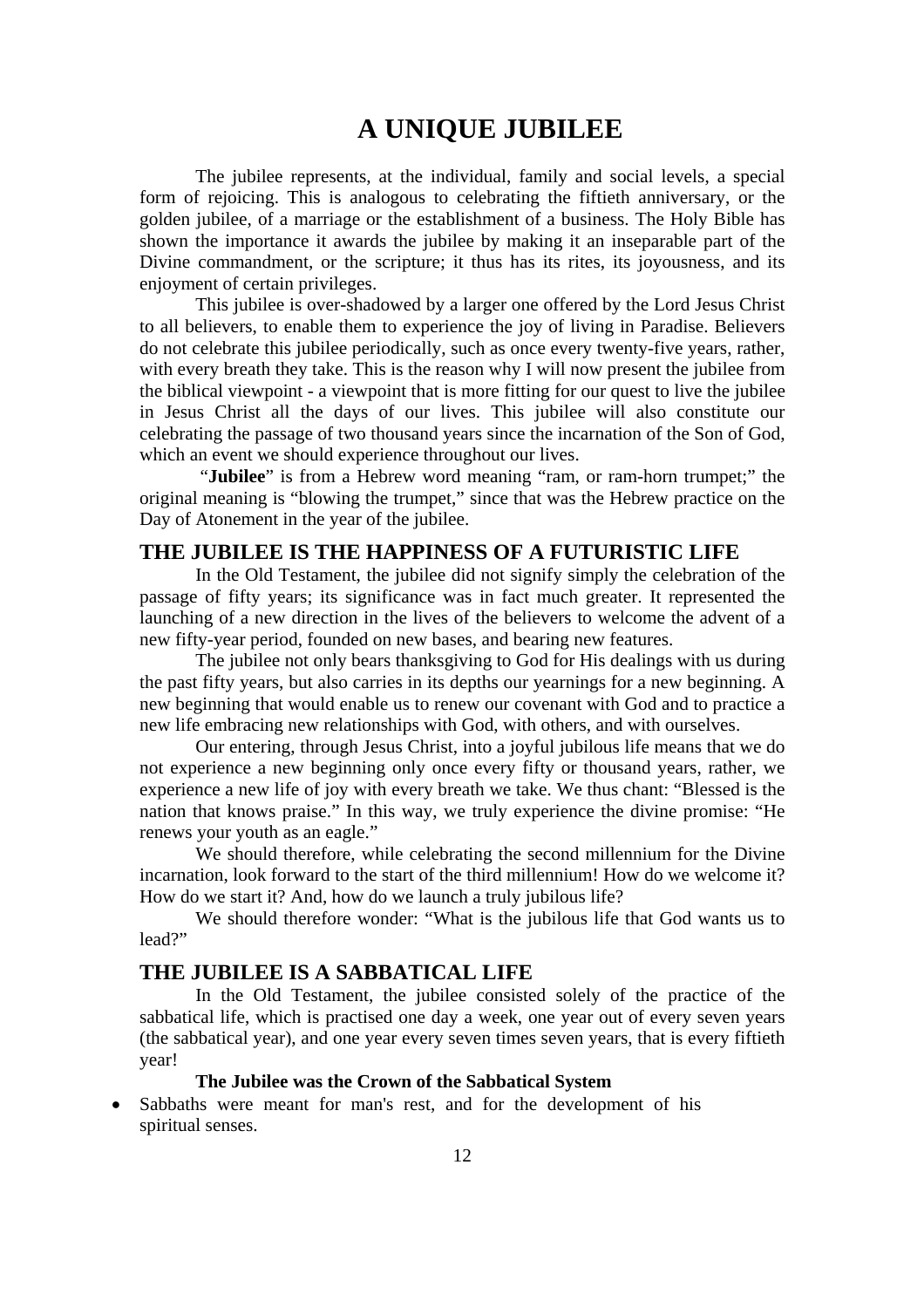• The intent of the sabbatical years was for the earth to rest along with the human beings.

In this regard, the prophet gave the sabbatical year four titles:

a) "*Shebath Shabbathon*," or the "Sabbath of Sabbaths" (Leviticus 15: 4), the earth thus gets to rest fully and is not cultivated.

b) "*Shenath Shabbathon*," or the year of rest, since the period of rest extends for a year.

c) *Shenittah*," or "the Lord's release" (Deuteronomy 15: 1, 2), since this is the year when all debts are forgiven.

d) "*Shenath Hashsheba*," or "The seventh year" (Deuteronomy 15: 9) - since it is celebrated every seventh year.

• Finally, the jubilee was for **the collective rest of society** from all aspects.

The jubilee represents the peak of enjoyment of the Sabbath (rest); it is lived and celebrated for many reasons:

**a) The social side:** The Sabbath constituted full bodily rest for the entire family, as well as for the slaves, hirelings, and strangers, even the animals rested!

**b) The agricultural side:** The Jews had no experience in agriculture. Furthermore, because the land's fertility in Canaan was not renewed with silt in the same fashion as in the Nile Valley, it was necessary to leave the land uncultivated every seventh year, to give it rest, thereby allowing it to regain its fertility.

Man does not derive rest from the earth, which was created for man to till, therefore, halting all work completely in the seventh year, especially agricultural work, enables man to ponder that which is greater and more lasting.

From another standpoint, man needs to realize that God did not give the earth to mankind to promote strife and greed, rather, in order that all might share its produce. God gave the earth with all its plentiful produce to humanity in its entirety; this is common property which mankind is expected to oversee with all honesty, while filled with love for one another.

**c) A return to the blessings of the wilderness:** Observing the Sabbath has been tied to the gift of Manna, which God gave to His people. On the day preceding the Sabbath He gave them double the daily ration, and He allowed that the Manna remain unspoiled till the following day (Deuteronomy 16: 22 - 30); this in turn enabled the believer to appreciate God's free gifts.

On the Sabbath the Jews cease working, and take their lives back in time to their ancestors' experience in the wilderness, where they received the commandments, and where they refrained from gathering Manna on the Sabbath. They experienced the divine blessing, manifested in God's offering to them a double portion on the previous day, which would sustain them during their worship on the Sabbath . The Sabbath thus represents, as it were, a savouring of God's blessing at work in our lives, if we obeyed His commandment. We feel the generosity of His hand, and our entire week is blessed by our sanctifying the day of the Lord.

**d) A commandment of brotherly love:** On each Sabbath, believers remember the hand of God which liberated their fathers from the bondage of Pharaoh, and which offered them rest (Deuteronomy 12: 12; 15: 15). For this reason, they do not oppress God's creation, rather, they offer rest to His servants and to the hirelings, recalling that, one day, they too were slaves and the Lord set them free. As God relieved them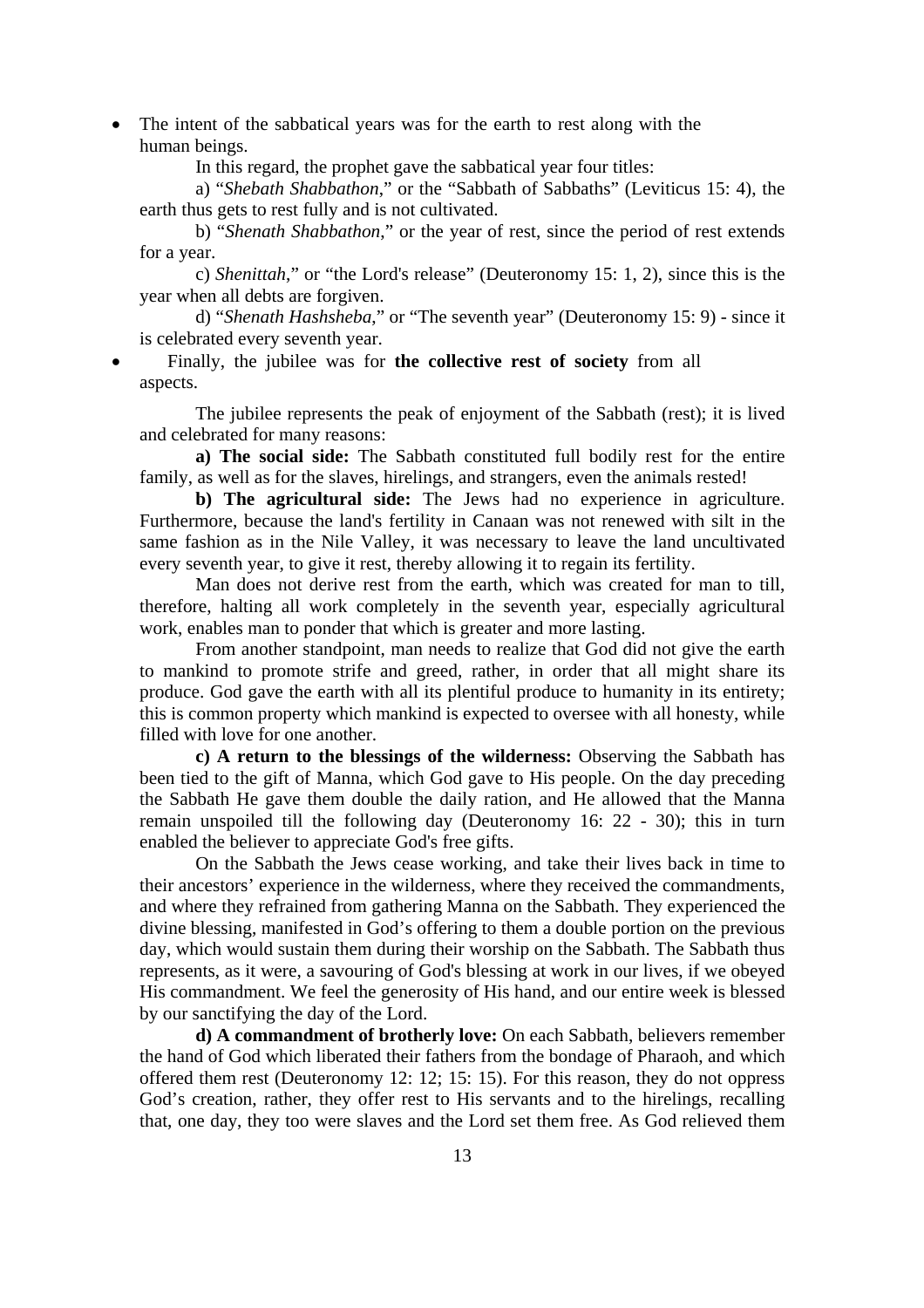from Pharaoh's bondage, they likewise offer relief to their brothers through love and compassion, and relief to themselves from the sins of oppression and exploitation.

None was permitted either to carry a bed (John 5: 10), or to travel long distances (Acts 1: 12), on the Sabbath. These prohibitions symbolized the believers' enjoyment of freedom from the weight of sin, from the bed of laxity and contempt, and from the anxieties posed by the yoke of time.

**e) Practising divine life through experiencing the sabbatical life:** This is the greatest of all reasons for celebrating the jubilee as the peak of enjoyment of the Sabbath. It is what God wants us to do on a weekly basis (Leviticus 23: 3; Numbers 28: 9 & 10). The Holy Bible has concentrated on the observance of the Sabbath as a feast of joy and rest in the Holy Lord. The Sabbath was a day of continuous unceasing work in the Temple, as well as in the private and family worship; grief and fasting were prohibited on the Sabbath. The Jewish forefathers used to adorn themselves on the Sabbath, and rejoice as they would for a wedding; it was as if with the advent of the Sabbath they could see the Messiah in their midst, the heavenly Groom who takes them into the new heavenly life.

In addition to the special sabbatical offerings (Numbers 28: 9, 10), the liturgies, the teachings and the songs of praise, **the Sabbath had the following characteristics**:

**First:** The start of the celebration was enunciated by the priests' sounding their horns three times, signalling that all work should cease and that the Sabbath's lanterns should be lit. Those horns represent the word of God urging us to stop worrying about time-related problems thus clearing the way for our acceptance of the light of the Holy Spirit which reveals to us the royal joyous heavenly path, the path of union with God. Those horns also represent the prophesies which announce the coming of Christ, our true Sabbath and our eternal Feast, and our acceptance of the light of the Holy Spirit who sanctifies our lives thus preparing us for meeting with Him.

**Second:** Everyone removed their old clothing and put on their best; this symbolizes abandoning the deeds of the "old man" and enjoying the new one. It may also be interpreted as becoming attired in Jesus Christ Himself as the new gown within whom we seek refuge.

**Third:** The unleavened bread that was only for the priests' consumption was changed (Leviticus 23: 3), as though we realize, every Sabbath, that we are God's priests enjoying the living Bread for the satisfaction of our souls' hunger.

Fourth: On the Sabbath also, the royal guard most probably was changed (2) Kings 11: 5); here we see ourselves as kings guarded by God's angels.

Fifth: The conclusion of the Sabbath's celebration consisted of Moses' song of praise (Exodus 15). This is a proclamation that the Sabbath is a passage from Pharaoh's bondage (Satan), and a spiritual triumph over Satan's hosts, that will propel us through the wilderness to the Promised Land, or the heavenly Jerusalem.

The Day of Atonement was called "*Shabbat Shabbathon*," or the Sabbath of Sabbaths; in it we come in close contact with its act of atonement, to find rest in the sacrifice of Christ.

**Philo, the Alexandrian Jew**, considered the Sabbath to pertain to God Himself; this is because Moses frequently repeated the phrase "God's Sabbath," rather than "mankind's Sabbath ." God Himself therefore rests in us, but divine rest does not mean stagnation, rather, an unflinching energy for work.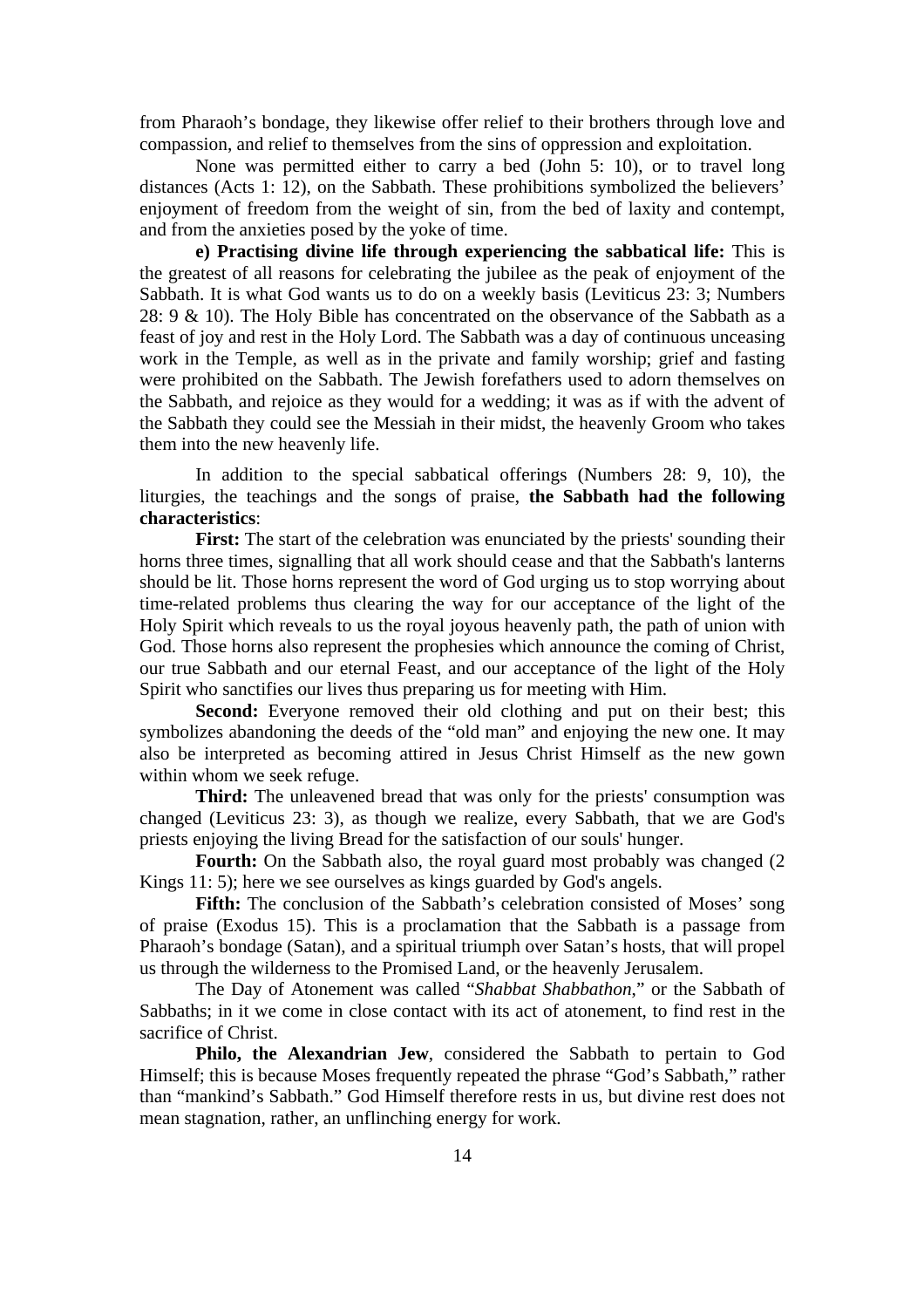God who rested on the seventh day after the creation, wants us to rest with Him (Exodus 20: 11). God did not stop working by venturing into the Sabbath''s rest; in this regard, Christ said, "My Father works hitherto, and I work." (John 5: 17). God's rest should not be taken in a negative sense; on the contrary, His pleasure lies in offering the works of His grace for our salvation, in order for us to find rest through Him and in Him. God's pleasure also lies in our sharing with Him His works, which manifest His love for us.

**St. Jerome** commented on Psalm 92 "A psalm or song for the Sabbath day," saying, "There cannot be a Sabbath that is not preceded by six days. We work for six days and rest on the seventh. We can only praise the Lord on the Sabbath. As long as we are preoccupied with worldly matters, that is, as long as we are in the six days, we cannot sing unto the Lord... On the Sabbath, rather than worry about worldly affairs or commit any unrighteous deeds, we should do only that which pertains to the Sabbath. We should bear in mind that the priests work in the Temple of the Lord on the Sabbath, and none is allowed during that time to cut firewood, to kindle a fire, or to do work of any kind. The man who was found gathering firewood in the wilderness on the Sabbath was stoned to death (Numbers 15:32-36). It is therefore meet for us to praise God on the Sabbath when we refrain from worldly chores."

During their sojourn in the wilderness, the Israelites gathered enough Manna, on the day preceding the Sabbath, for their sustenance during the Sabbath; many of our forefathers considered that to be a reference to the hard work that is a pre-requisite to the enjoyment of the heavenly eschatological food. **St. Gregory of Nyssa** says, "This day is but our present life, during which we prepare ourselves for solidlyfounded matters." **Origen** furthermore says, "That which was stored for the Sabbath remained fresh and did not rot (the Manna); but worms will infest you if you were to horde for the present life and cling to this world."

Our Sabbath thus means participating with our God in His rest which, in turn, is the unceasing divine work as in His Holiness (Exodus 31:12-17). It is for this reason that the expression "sanctify the Sabbath" is used frequently in the Holy Bible. In other words, observing the Sabbath is a union with God through holy worship and sacrifice. Not simply to honour God through our worship, rather for the greater purpose of revelling in God's work in us with which He grants us union with Him, so we may enter into His Holiness.

The "Sabbath" was the means whereby God's chosen people savoured the enjoyment of His Holiness one-day each week, one year every seven years and, finally, every fiftieth year. They used to shed all time-related work, not in order to live lazily, but in order to live a holy life, and to experience the flavour of heaven!

**The Sabbath was a sign of being a member of the divine family**, and of being related to heaven; for this reason, breaking the Sabbath was punishable by death (Exodus 35 :1-3).

**f) A day of meditation:** In **Philo's** view, the commandment of the Sabbath was given to man so that he may work for six days and dedicate the Sabbath to philosophy, meditation and character improvement. On that day, man would enjoy his God in solitude, contemplate on whether he is satisfying God's purpose, and determine if his life's objective lies indeed in following God. The Sabbath is also a suitable day for learning.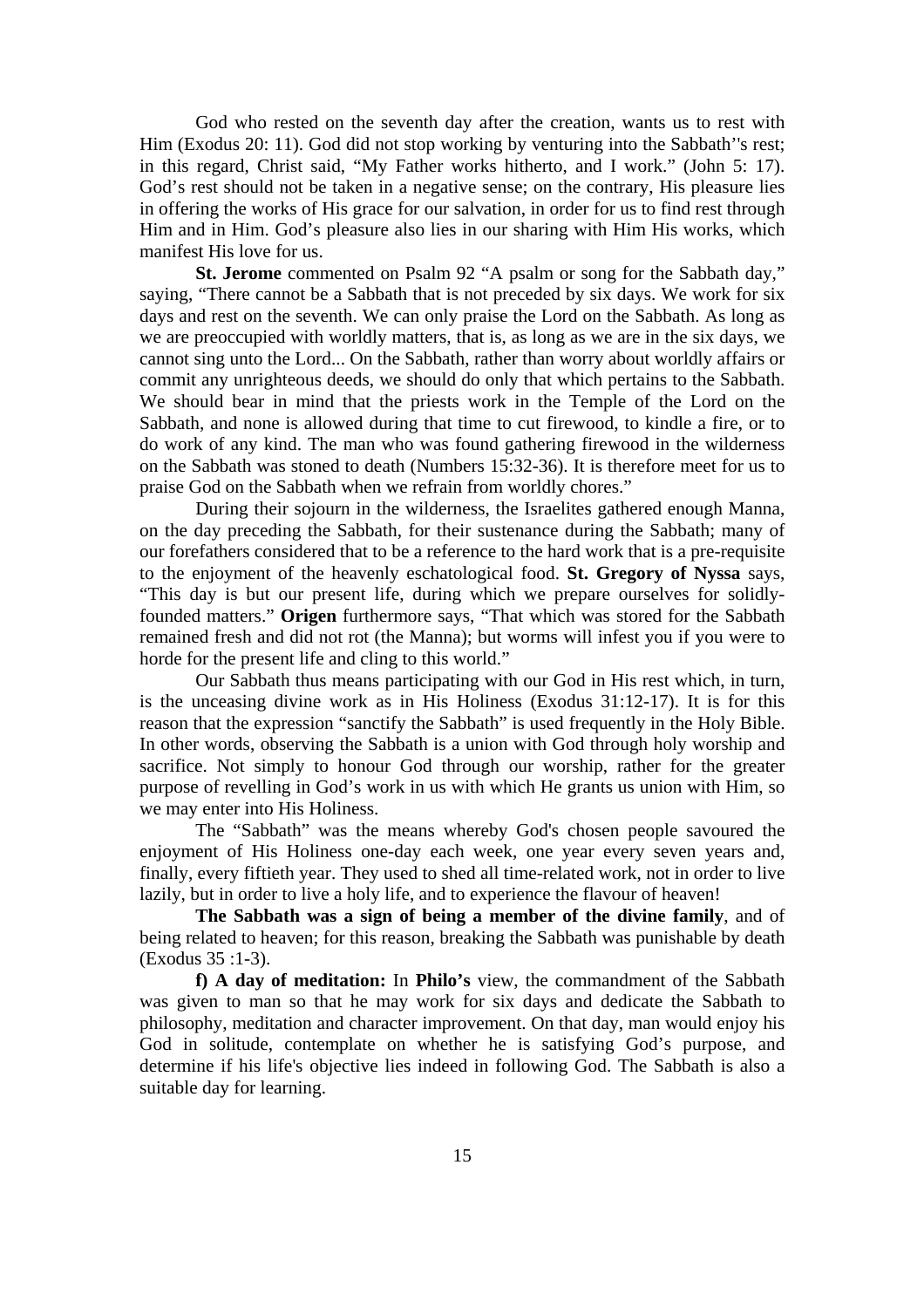In the psalm of praise for the Sabbath (Psalm 92), the psalmist contemplates the works of God saying, "O Lord, how great are Your works! And Your thoughts are very deep."(Psalm 92: 5)

Upon realizing success in the Lord, the believer says: "The righteous shall flourish like the palm tree: he shall grow like a cedar in Lebanon. Those that be planted in the house of the Lord shall flourish in the courts of our God. They shall still bring forth fruit in old age;" (Psalm 92:12-14). In this way, the believer's soul is filled with joy, and sings: "Upon an instrument of ten strings, and upon the psaltery; upon the harp with a solemn sound. For You, Lord, has made me glad through Your work. I will triumph in the works of Your hands." (Psalm 92: 3, 4)

**Origen** also says: "A believer's life does not become sabbatical through abstinence from righteous deeds, rather, through meditation in God, in His work and in His heavenly glory."

**g) The Sabbath is a divine gift:** A certain religious sect used to consider observing the Sabbath as being an onerous commandment, which carried with it certain orders and prohibitions that were difficult to realize properly. However, we find in Ezekiel 20: 11-13 that observing the Sabbath constitutes a divine gift, which God gives to His beloved ones. We thus observe the Sabbath in order to receive this divine gift, that was set aside for God's people, so that He may work in them, offering them His Holiness that would make them special and that would distinguish them among all people.

**h)** The Sabbath was a sign of the existence of an eternal covenant between God and His people (Exodus 16: 22-30). Those who failed to observe it fell under the penalty of death (Exodus 31: 14, 15).

**i) The Sabbath is an entrance into the eschatological life:** The Sabbath is the feast of enjoyment of rest in the heavenly Lord. In it we remember God's rest on the seventh day, as a symbol of the Lord's eternal day. In this regard, **St. Augustine said**, "In the Sabbath we rest and see and love, we love and praise; thus shall it be in the end that has no end."

**j) The sabbatical life is a crossing over to the Messianic life:** The true Sabbath is our Lord Jesus Christ; He is our Feast, our Joy and our Rest. In Him we celebrate our union with the Holy Father; in Him we also find rest in being the children of God, in having His Holy Spirit within us, and in enjoying our being members in the body of Christ. Finally, His sacred blood relieved us from the bondage of sin, and liberated us from Satan (Pharaoh). We rest on the Sabbath, and so does the Father; we are the Father's children, in Christ Jesus, who were saved through His blood on the cross, thus pleasing Him. As a whole, we can say that the ministry of Jesus Christ on earth was the realization of the sabbatical life; our union with Him enables us to enjoy the new holy life; outside Him there can be no rest.

He came to bear humanity in its entirety on His shoulders, through His blood, in order for us to experience the true Sabbath, or the true rest.

Saul of Tarsus used to observe the Sabbath meticulously, thinking that he was righteous as far as the scriptures were concerned; but when he experienced his new life in Christ, he appreciated the true sabbatical life. He proclaimed that without Christ, complete rest could not be possible. He thus said, "For we which have believed do enter into rest... For he that is entered into His rest, He also has ceased from His own works, as God did from His. Let us labour therefore to enter into that rest, lest any man fall after the same example of unbelief." (Hebrews 4: 3, 10, 11)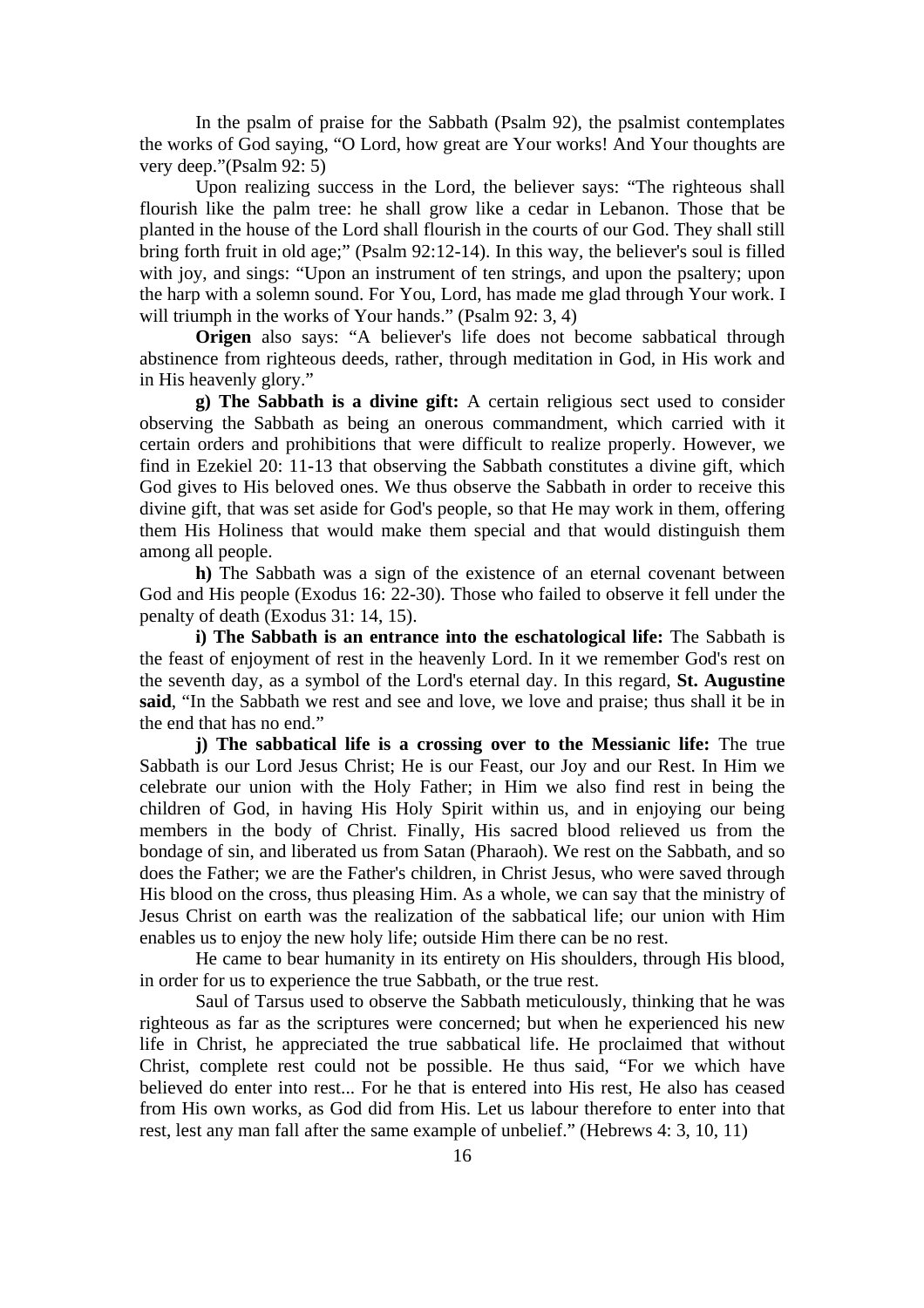A quick scan of the Gospels will show that most of the dialogues between the Lord Jesus and the Pharisees revolved around observing the Sabbath. Christ also delivered most of His important sermons, and performed most of His miracles and healings on the Sabbaths. When He healed the bowed woman on the Sabbath, He spoke to the ruler of the synagogue about His ministry as a sabbatical ministry. In other words, His ministry is that of rest and freedom from the ties of Satan. He thus said, "You hypocrite, do not each one of you on the Sabbath loose his ox or his ass from the stall, and lead him away to watering? And ought not this woman, being a daughter of Abraham, whom Satan has bound, lo, these eighteen years, be loosed from this bond on the Sabbath day?" (Luke 13:  $15 \& 16$ )

When Christ came to Nazareth, He entered the synagogue on the Sabbath to read from Isaiah the prophet, who speaks about the Messianic Age as a true sabbatical life, or as the finest form of practising the Jubilee. We thus read in Luke 4: 17-19 & 21, "And there was delivered unto him the book of the prophet Isaiah. And when he had opened the book, he found the place where it was written, "The Spirit of the Lord is upon me, because He has anointed me to preach the gospel to the poor. He has sent Me to heal the broken-hearted, to preach deliverance to the captives, and recovering of sight to the blind, to set at liberty them that are bruised, to preach the acceptable year of the Lord..." And He began to say unto them, "This day is this scripture fulfilled in your ears."

Christ, in coming to our world and realizing these divine deeds for our sakes, has gone beyond transforming the period of our estrangement to a joyful Sabbath. He has died before the commencement of the great Sabbath , to spend the entire Sabbath with the reposed, thus offering them a new sabbatical life and a unique Jubilee. He releases those who have died in hope, from the captivity of Hades, and enters with them as holy flocks to Paradise!

Origen said, "Everyone who lives in Christ lives the Sabbath, and rests in peace from evil deeds, and practices righteousness without ceasing. But many who bear the name of Christ without His grace, live in sabbatical holidays from righteousness and practice evil."

**Origen** sees life in Jesus Christ as a life that is wholly sabbatical, filled with rest and happiness; he thus says: "Every day is the day of the Lord."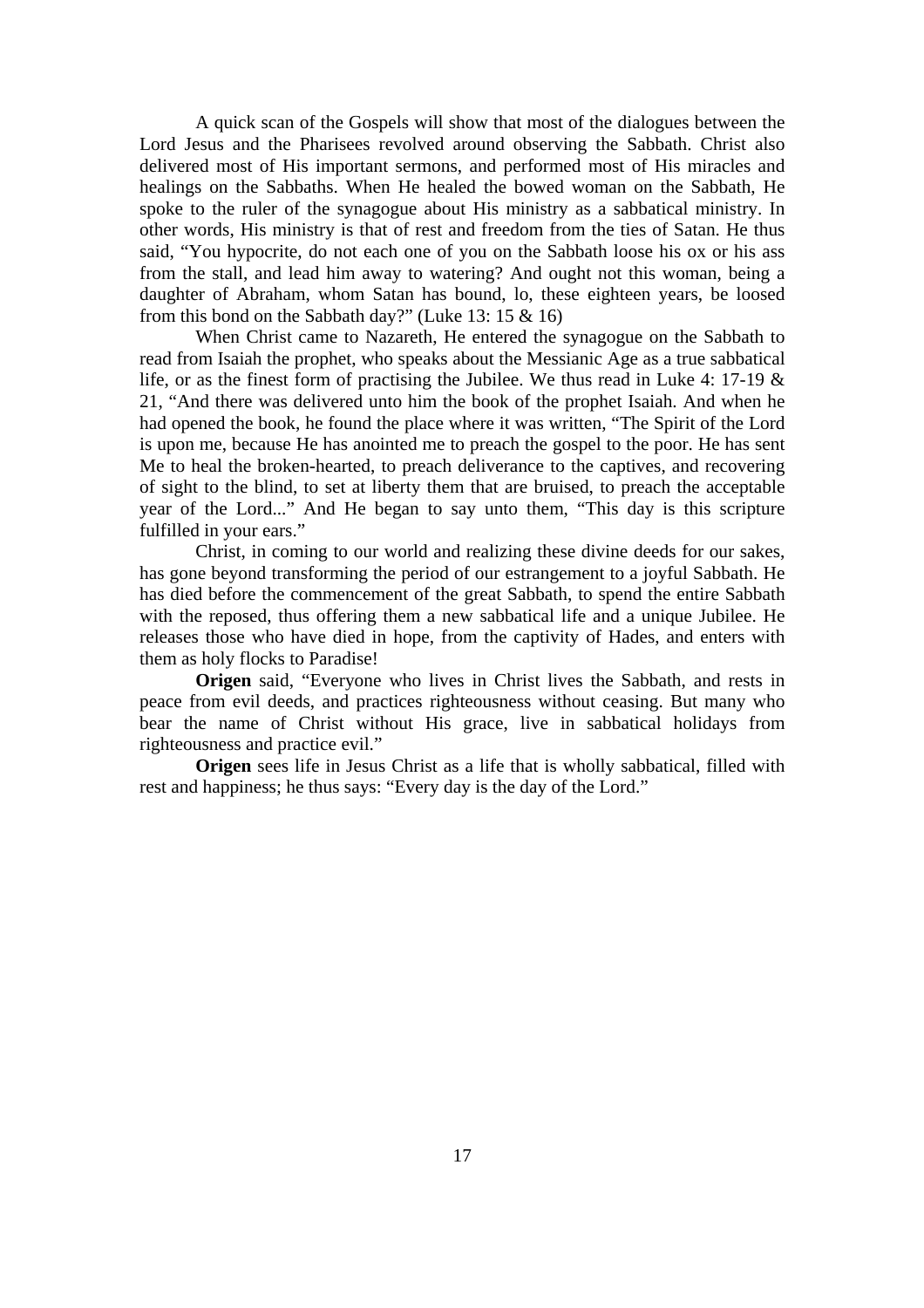## **THE JUBILEE IN THE OLD TESTAMENT OVERSHADOWS THE NEW JUBILEE**

Believers considered the "Sabbath" as a weekly celebration. Breaking it, results in loss of membership in the holy society which rejoices in the Lord as an icon of heaven. Every fiftieth year, the jubilee was celebrated as a joyful Sabbath for the entire congregation. In this happy feast we enjoy the following:

**1. A year that is acceptable to the Lord (Luke 4: 19):** The Lord Jesus Christ looked up to His ministry as a true, acceptable year of the Jubilee. This is the reason for His frequently quoting prophecies from Isaiah, related to the year of the Jubilee, emphasizing that it has been realized through His life and works (Matthew 11: 2-6; Luke 1: 77; 4: 21). The Lord Jesus Christ has proclaimed, through actions as well as words, that the Jubilee or, "the Lord's acceptable year," is not a simple commemoration of a recurring occasion with time, rather, it is a continuing divine act, experienced by each believer with every breath of life.

Now, that we are at the point of starting the second millennium jubilee for the birth of our Lord Jesus Christ, we need to enter into the "life of the Jubilee," by virtue of which all the years of our lives would be transformed into "the Lord's acceptable year." We would thus enjoy, and bear witness to, the happy evangelical life, through which we may see humanity in its entirety entering into the circle of true happiness, and enjoying the good evangelical news. In this way, the whole earth will be transformed into a heavenly icon, wherein all human beings will rejoice in a new life and in communion with their brothers and sisters in the Lord.

**2. Good news for the meek** who are enriched with the divine presence. Isaiah the Prophet has described the Messianic age as a year of the jubilee (Isaiah 61: 1-3), when the horns will be sounded so that we may receive unsurpassed divine gifts. He thus says, "The Spirit of the Lord God is upon Me; because the Lord has anointed Me to preach good tidings unto the meek; He has sent Me to bind up the broken-hearted." (Isaiah 61: 1) Let us receive Him within us, and let us find all the riches in Him who enriched us through His poverty. Love will enable us to impoverish ourselves with Him, so that many may be enriched through giving, and through selfless love. We can thus say: "As though nothing is to our name, while we own everything." Our true jubilee is the joy of selfless giving, and of offering good and filling tidings to the meek.

**3. Liberating the captives and the shackled:** The call to celebrate the jubilee was, in essence, a call for liberation and redemption. In this regard it was said, "And you shall hallow the fiftieth year, and proclaim liberty throughout all the land unto all the inhabitants thereof: it shall be a jubilee unto you; and you shall return every man unto his possession, and you shall return every man unto his family... For they are my servants, which I brought forth out of the land of Egypt. They shall not be sold as bondmen." (Leviticus 25: 10, 42) In other words, belongings are returned, so that believers may resume their guardianship over the land that God granted them, and reclaim their personal freedom.

The Hebrew, as a member of the free people, practised this freedom at least every Sabbath, and regained full redemption from bondage in the year of the jubilee. In practice, though, Jews frequently ignored this commandment (Jeremiah 34: 9-17).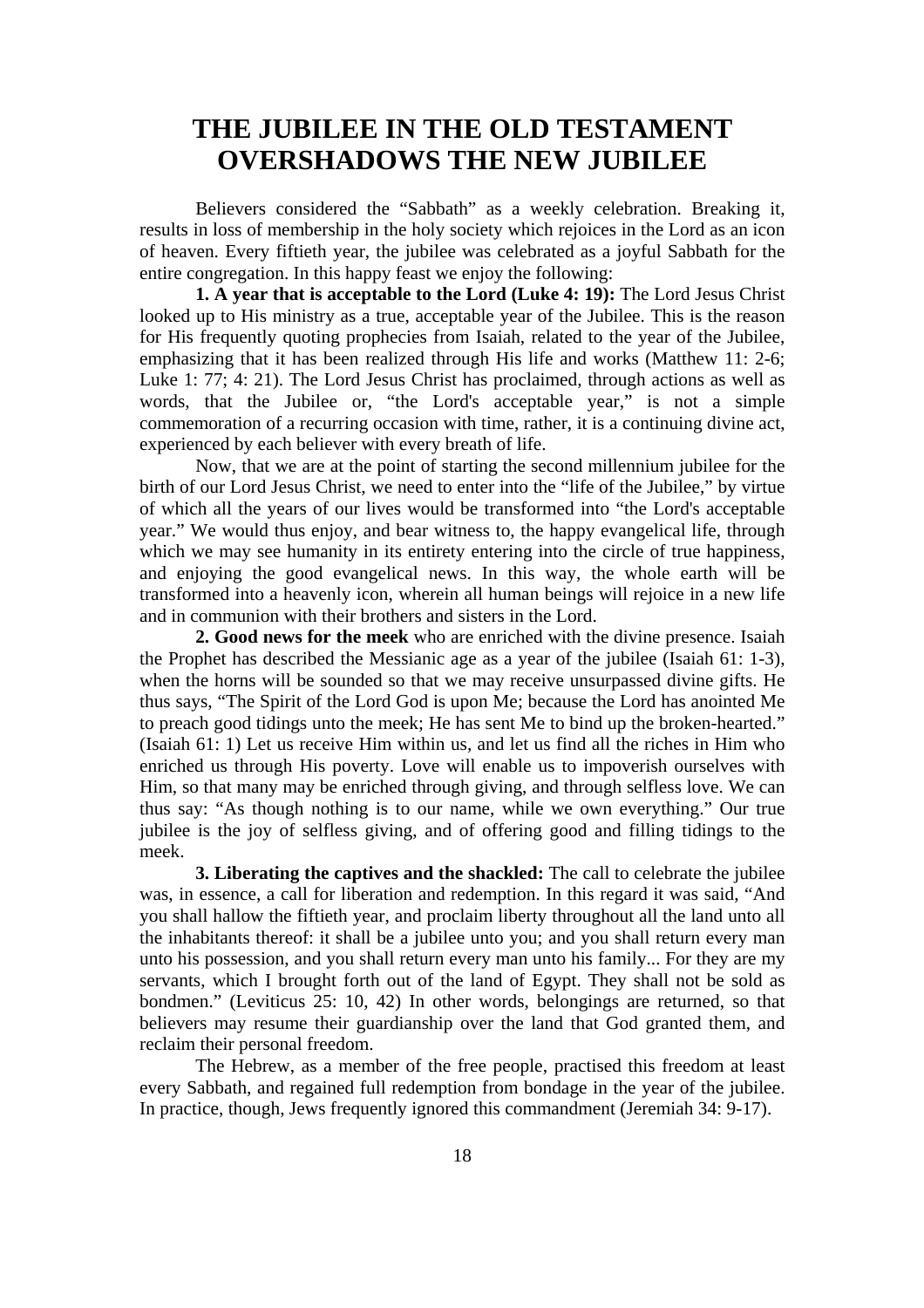The entire nation comprises free servants of the Lord. Enslaving one of them lasted only till the sabbatical year. Slaves who, of their own free will, accepted to remain in the service of their masters, had their ears pierced. Liberation was compulsory though, in the year of the jubilee.

Even before the abolition of slavery, Christians offered a new outlook towards slaves. It raised their esteem and granted them a type of freedom, and equality with their masters, on a living plane of faith. Several of our Fathers expressed Christianity's views on slavery; the following are examples.

**St. Clement of Alexandria**: "Slaves are people like us."

**Fr. Lactantus**: "Slaves are not slaves in our service, rather, they are our brothers and sisters in the Spirit, and they are fellow-servants in religion."

**St. Ignatius of Antioch**: "Neither despise slaves nor let them boast in pride; rather, they should humble themselves for the glory of God."

Furthermore, **St. Augustine** and **St. John Chrysostom** assert that slavery was one of the results of the advent of sin into the world; this is because the divine goal renders unacceptable, the practice of human beings owning and controlling one another.

Despite the abolition of slavery from the civilized world, the concept continues to exist in several alarming forms; exploitations within the human race are still manifest at the individual, family and society levels. Our celebration of the jubilee constitutes the liberation of the captives and the shackled. we remember the shackled as though we were shackled with them; hence, we feel for their weaknesses and sufferings. We celebrate truth and we are filled with joy when we dissolve in love not only emotionally, but also through actions, thus following the example of our Saviour "who for the joy that was set before him endured the cross, despising the shame." (Hebrews 12: 2)

**4. Emphasizing equality:** The earth belongs to God. Man, therefore, does not have the right to buy or sell it; rather, man may sell what the earth produces, until the sabbatical year, when the earth is returned to its owners or, more precisely, to its creditors (Deuteronomy 15: 1-14). It is as though the objective is to avoid the concentration of land ownership in the hands of the wealthy, to the extent that there would be no place among them for those from the lower or middle classes. The prophets frequently admonished the greedy rich who did not want to return land to its owners. "Woe unto them that join house to house, that lay field to field, till there be no place, that they may be placed alone in the midst of the earth!" (Isaiah 5: 8) Believers, when looking forward to the jubilee, will remember that equality is universal, since the day will come when the slave will be set free, and the land will be returned to its rightful owner. It is therefore not meet for the rich or powerful to boast in vain glory, rather, their aim should be to please God's heart, who relates to the weak, the widows, the orphans and the banished.

He is the God of the despised and the needy! At the head of those rich and powerful is the king who should follow the example of the King of kings: "For He shall deliver the needy when he cries; the poor also, and him that has no helper. He shall spare the poor and needy, and shall save the souls of the needy. He shall redeem their soul from deceit and violence; and precious shall their blood be in His sight." (Psalm 72: 12-14)

Contrary to the shortcomings which led to failure of the Jewish jubilee celebrations, the advent of Jesus Christ has offered an endless jubilee. It is based not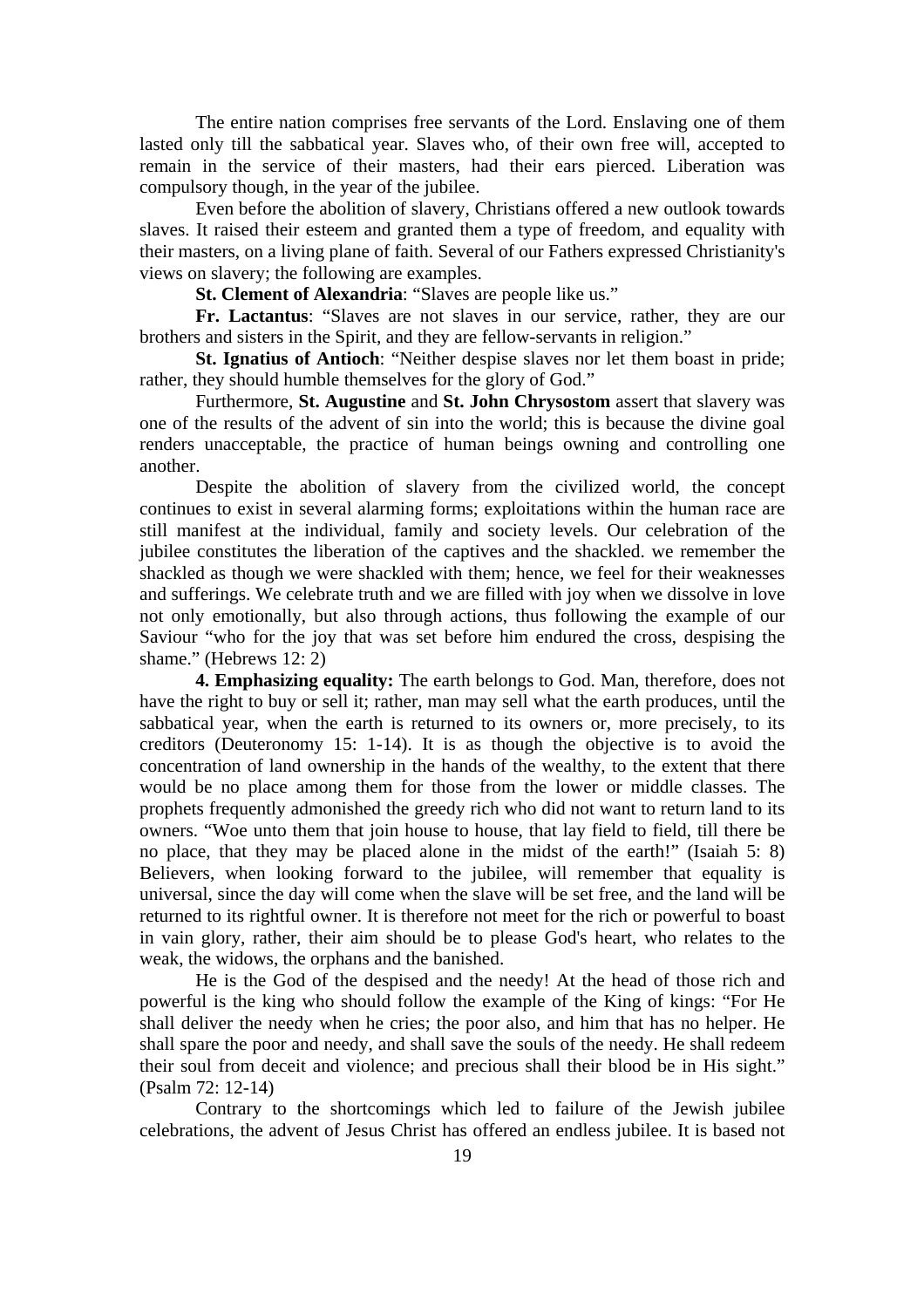on returning land to its owners, but is founded on the universal race to give, on refraining from earthly possessions, and on contemplating the heavenly motherland.

**5. Renewal:** Renewal was one of the main features of the celebration. Everyone rested, land was returned, slaves were redeemed, and there was a general feeling of a new beginning of enjoyment of divine blessings that were sure to come. King Solomon said, "and there is no new thing under the sun." (Ecclesiastes 1: 9). That is what the world offers us; as for our Christ, the Sun of Righteousness, He offers us His Holy Spirit who "renews our youth as an eagle." Every morning we see new elements of the divine love, which lead us to sing: "because his compassions fail not. They are new every morning:" (Lamentations 4: 22 & 23)

Although external circumstances may not change, the internal perception is renewed: to see God's mysteries, and to learn His eternal plan, and thus to enjoy a new life every morning which, in turn, creates endless internal happiness.

Renewing the heart and mind continually, through God's Holy Spirit, reflects inner peace on the soul and outward serenity on the complexion; these features distinguish the person as someone not of this world - everyone longs to acquire the Lord's blessings by dealing with such a person.

In other words, inner renewal manifests its blessings not only in the lives of that individual and those who are close to him or her, but also in the life of the society as a whole.

**6. Understanding the wider meaning of rest or the Sabbath .**

**7. Inner happiness expressed as outer glorification: St. Clement** considers Christian life to be a continuous feast; he requires us to "practice the feast all the days of our lives."

**St. Athanasius** says in his epistle on the Christian Passover, that the Lord Jesus Christ Himself is our Passover, in other words, our permanent Feast.

**Origen** spoke about life within the teachings of the Church as a life of permanent joy and glorification of the Lord. He comments on the Psalmist's words: "Blessed is the people that know the joyful sound" (Psalm 89: 15) saying, "He does not say "Blessed is the people that practices righteousness," or "that possesses a knowledge of heaven, earth and the planets," rather, "that know the joyful sound." The fear of the Lord sometimes grants happiness... if you will, you can become the joy of your mother, the Church."

The Church's task is to instil in everyone the spirit of happiness. The Word could be seen through incarnation. We can thus say with John the apostle, "That which was from the beginning, which we have heard, which we have seen with our eyes, which we have looked upon, and our hands have handled, of the Word of life... And these things write we unto you, that your joy may be full." (1 John 1: 1, 4)

It is meet for us to bear all the signs of happiness for the incarnation not only inwardly within ourselves, but also outwardly. This is because our Christ sanctified the incarnation and became apparent. The Church's task in the jubilee, as in our lives, is to do its utmost to bring each person into the joyful life. All would then realize that our Bible is good tidings, and the world would then feel the power of salvation both in the joy of the Church, and in its spread of the true joyful spirit.

**8. Forgiveness, pardoning and reconciliation with God and men:** The fact that the jubilee is the "acceptable year," would make it also a year of forgiveness of sins; through true repentance and through reconciliation of differences. Christ frequently emphasized His forgiveness of sins, even when healing the sick. He also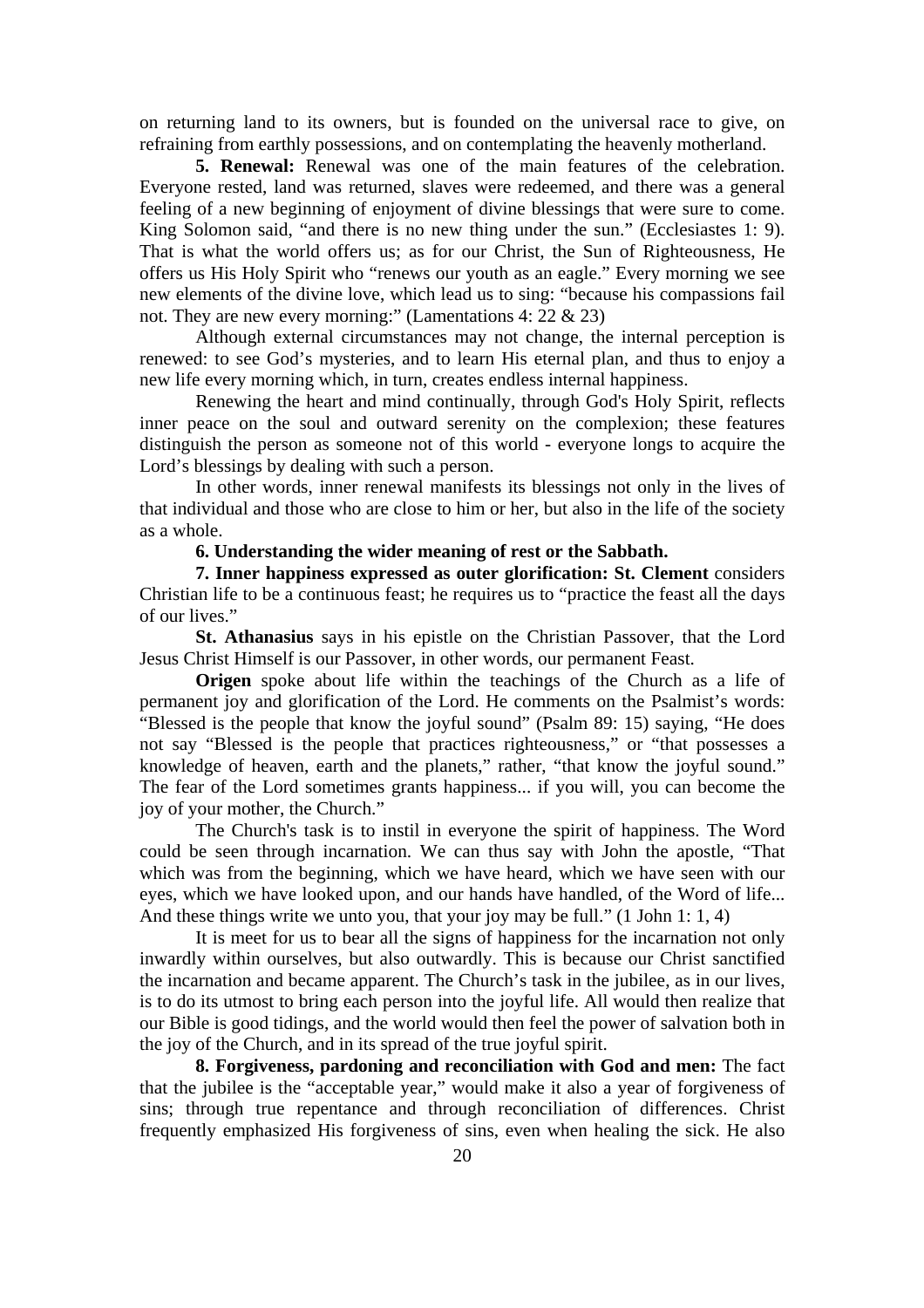gave the Church His Holy Spirit so that it may continue enjoying a continuous year of the jubilee (John 20: 22, 23).

**St. Clement** realizing how Christ, the Forgiver of our sins and the bearer of our yokes, has transformed our lives into a real Sabbath and a joyful jubilee, said, "We are steadfast in observing a spiritual Sabbath, until the coming of the Savior, who will relieve us from sin."

**9. Universal unity:** The past two millennia, seem to have been part of "the last hour" (1 John 2: 18). We will spend the remaining minutes in happiness and glorification, since we rejoice in our Christ, the source of our joy, and we anticipate meeting with Him face-to-face. The heart of every believer yearns to see humanity, in its entirety, as one bride rejoicing in the one and only heavenly groom. It yearns to see the entire universe, embraced by one united Church, one united faith and one united heart, living in an exalted plane above cultural and ideological differences.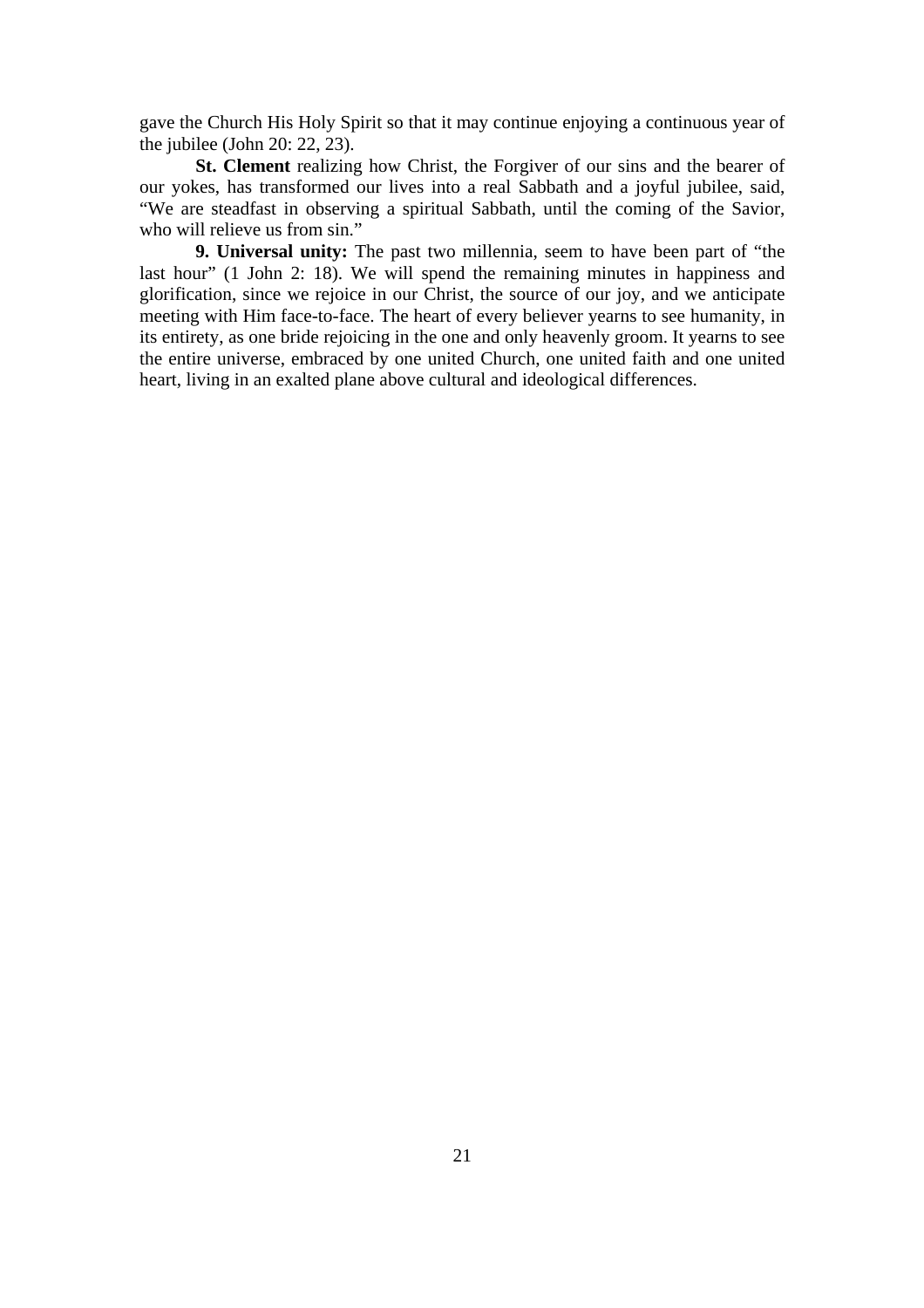## **THE IMPORTANCE AWARDED BY THE MIDDLE EAST COUNCIL OF CHURCHES TO THE SECOND MILLENNIUM JUBILEE FOR THE DIVINE INCARNATION**

The Committee on Faith and Unity has shown a special interest in this jubilee's celebrations, the preparations for which should start now, even though it is still over a year away. The birth of Christ in the Middle East should give more of an incentive to churches in that region, than to those in the western hemisphere, to have an interest in these celebrations. It should also be noted that, currently, the states of Israel and the Vatican are co-operating, along with some heads of state in the middle eastern countries, in the preparations for these celebrations.

H.G. Anba Pishoy, leading a special sub-committee to oversee the celebrations, made the following practical proposals:

a) Preparing a high-quality movie (not a video), with the participation of specialized artists, and edited by theologians, that could eventually be the source for several video productions.

b) Producing records.

c) Producing cassette tapes.

d) Creating a Middle Eastern theatrical group that would perform one or more plays on the birth of Jesus Christ.

e) Writing books about the effects of Jesus Christ on humanity, and the effects of Christianity in the Middle East.

f) Producing fine medals and icons that could be sold for a profit (this would be analogous to a specialized factory that was built by the Russian Church to produce specialized ecclesiastical needs).

g) Producing souvenirs such as articles of clothing (e.g. T - shirts), or housewares (e.g. glasses, mugs, etc.).

The other members of the sub-committee added **a second list of suggestions**:

a) The movie could start off by presenting the life of Jesus Christ, giving adequate coverage to the periods of annunciation and birth, and to the escape of the Holy Family to Egypt. A second movie, portraying the "post Christ" era (the era of the apostles), could include references to the monuments and artefacts in Egypt and Syria, as well as an introduction to the churches in the region.

b) On this occasion, a "spiritual renewal" can be created within the churches; the idea in this regard being that the celebration does not constitute a simple "birthday," rather, the emphasis should be on two points:

\* The mystery of the divine incarnation in the minds of our forefathers, and our present feelings.

\* Highlighting the human virtues that were manifest in Christ, for the purpose of adhering to the Saviour's person.

c) The sub-committee can organize visits to the holy sites.

d) Rather than having the celebrations coincide with Christ's birthday, the entire 1999 can be a year of celebration.

e) This may be an occasion where all our fathers the popes can be gathered in Jerusalem.